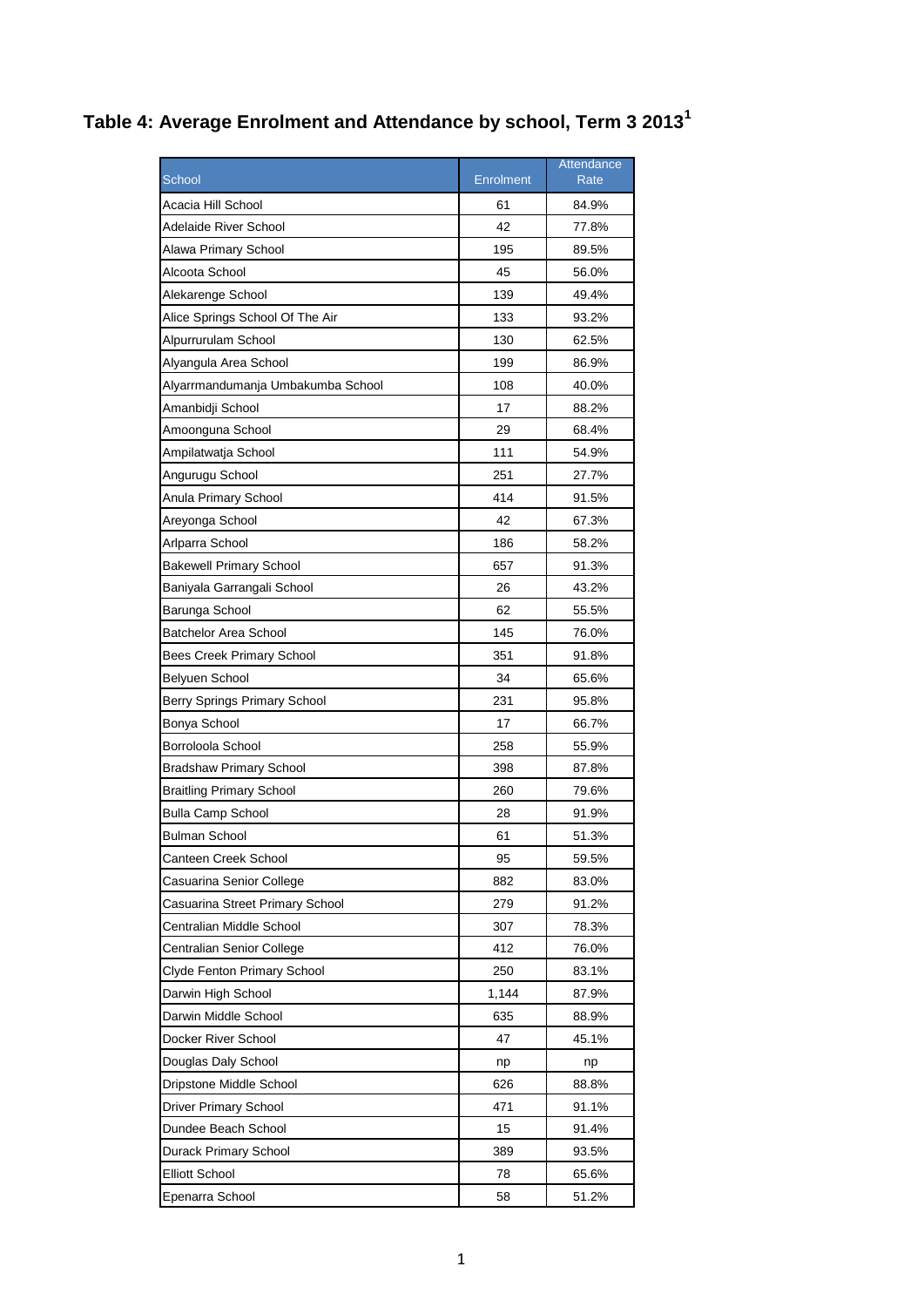|                                      |                  | Attendance  |
|--------------------------------------|------------------|-------------|
| <b>School</b>                        | <b>Enrolment</b> | <b>Rate</b> |
| <b>Finke School</b>                  | 38               | 41.8%       |
| Gapuwiyak School                     | 277              | 39.9%       |
| Gillen Primary School                | 290              | 84.8%       |
| Girraween Primary School             | 427              | 91.5%       |
| Gray Primary School                  | 328              | 87.8%       |
| Gunbalanya School                    | 282              | 48.0%       |
| Haasts Bluff School                  | 40               | 68.0%       |
| Harts Range School                   | 88               | 62.5%       |
| <b>Henbury School</b>                | 90               | 86.4%       |
| <b>Howard Springs Primary School</b> | 247              | 89.5%       |
| Humpty Doo Primary School            | 412              | 88.5%       |
| Imanpa School                        | 22               | 49.6%       |
| Jabiru Area School                   | 291              | 76.3%       |
| Jilkminggan School                   | 112              | 48.6%       |
| Jingili Primary School               | 335              | 91.7%       |
| Kalkaringi School                    | 163              | 55.0%       |
| Karama Primary School                | 249              | 86.2%       |
| Katherine High School                | 578              | 73.5%       |
| Katherine School Of The Air          | 244              | 99.2%       |
| Katherine South Primary School       | 394              | 85.3%       |
| Kiana School                         | np               | np          |
| Kintore Street School                | 27               | 84.3%       |
| Lajamanu School                      | 228              | 36.7%       |
| Laramba School                       | 65               | 53.6%       |
| Larapinta Primary School             | 290              | 87.8%       |
| Larrakeyah Primary School            | 374              | 91.0%       |
| Leanyer Primary School               | 542              | 89.3%       |
| Ludmilla Primary School              | 166              | 83.9%       |
| MacFarlane Primary School            | 216              | 72.7%       |
| Malak Primary School                 | 289              | 87.2%       |
| Mamaruni School                      | 75               | 52.7%       |
| Maningrida College                   | 605              | 48.7%       |
| Manunda Terrace Primary School       | 220              | 87.0%       |
| Manyallaluk School                   | 22               | 72.0%       |
| Mataranka School                     | 51               | 80.2%       |
| Mbunghara School                     | 12               | 59.0%       |
| Middle Point School                  | 26               | 87.5%       |
| Milikapiti School                    | 76               | 84.2%       |
| Milingimbi School                    | 290              | 36.9%       |
| Millner Primary School               | 232              | 82.9%       |
| Milyakburra School                   | 38               | 56.6%       |
| Minyerri School                      | 203              | 63.6%       |
| Moil Primary School                  | 331              | 90.4%       |
| Moulden Primary School               | 400              | 84.3%       |
| Mount Allan School                   | 76               | 49.7%       |
| Mulga Bore School                    | 31               | 58.8%       |
| Murray Downs School                  | 35               | 56.4%       |
| Mutitjulu School                     | 34               | 55.7%       |
|                                      |                  |             |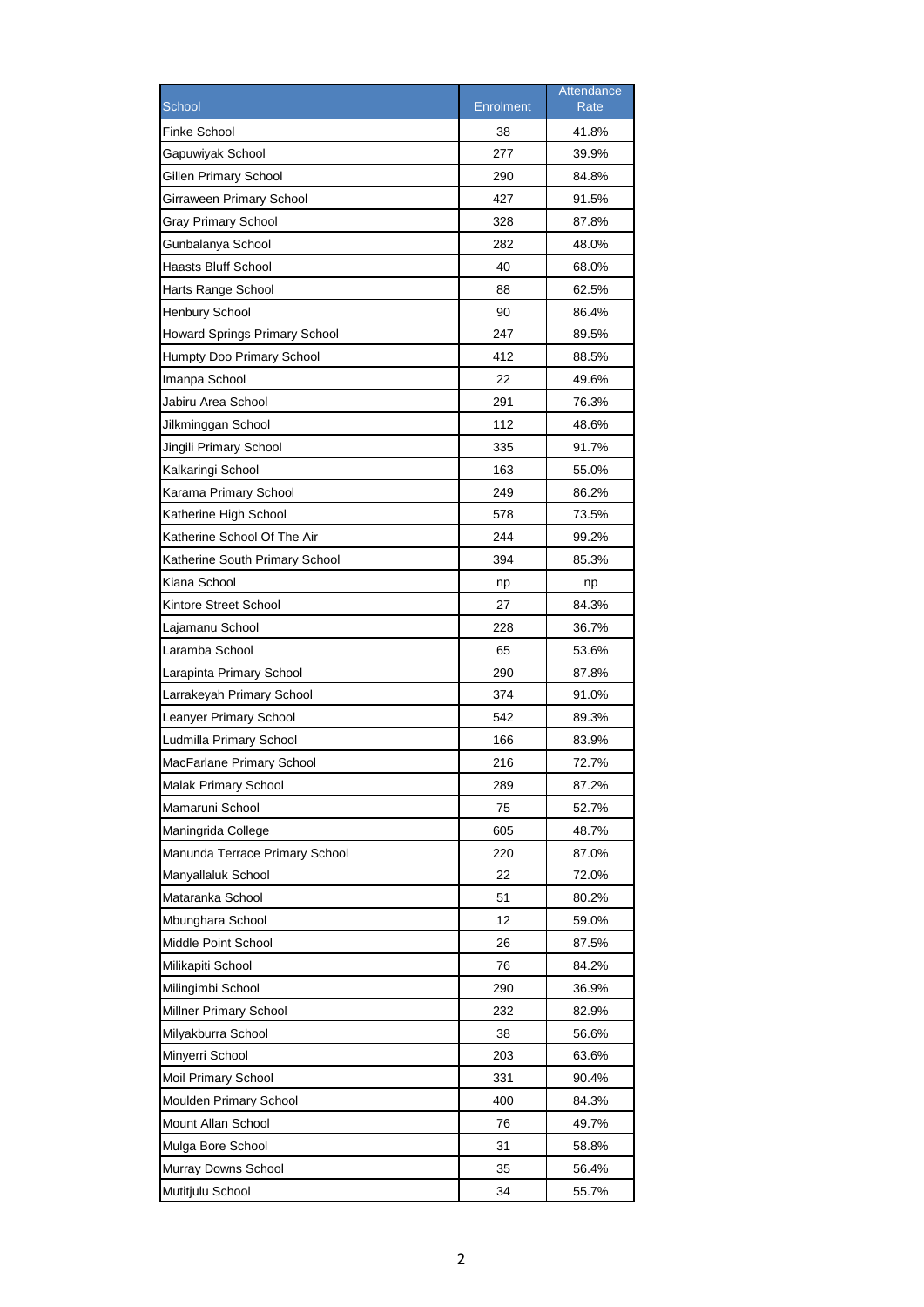|                                          |                  | Attendance  |
|------------------------------------------|------------------|-------------|
| School                                   | <b>Enrolment</b> | <b>Rate</b> |
| Nakara Primary School                    | 508              | 92.3%       |
| Nemarluk School                          | 140              | 86.2%       |
| <b>Neutral Junction School</b>           | 18               | 46.6%       |
| Newcastle Waters School                  | np               | np          |
| Nganambala School                        | 20               | 96.8%       |
| Nganmarriyanga School                    | 113              | 67.5%       |
| Ngukurr School                           | 316              | 50.2%       |
| Nhulunbuy High School                    | 228              | 84.2%       |
| Nhulunbuy Primary School                 | 561              | 86.0%       |
| Nightcliff Middle School                 | 247              | 85.5%       |
| <b>Nightcliff Primary School</b>         | 496              | 90.4%       |
| Northern Territory Open Education Centre | 565              | 100.0%      |
| Ntaria School                            | 170              | 55.6%       |
| Numbulwar School                         | 155              | 41.4%       |
| Nyirripi School                          | 38               | 32.2%       |
| <b>Palmerston Senior College</b>         | 458              | 80.9%       |
| Papunya School                           | 106              | 42.8%       |
| Parap Primary School                     | 513              | 93.0%       |
| Peppimenarti School                      | 36               | 89.7%       |
| Pigeon Hole School                       | 28               | 68.2%       |
| Pine Creek School                        | 56               | 60.6%       |
| Pularumpi School                         | 75               | 82.3%       |
| Ramingining School                       | 256              | 51.5%       |
| <b>Robinson River School</b>             | 71               | 71.1%       |
| Rockhampton Downs School                 | np               | np          |
| Rosebery Middle School                   | 619              | 85.8%       |
| Rosebery Primary School                  | 459              | 91.2%       |
| Ross Park Primary School                 | 455              | 90.4%       |
| Sadadeen Primary School                  | 201              | 76.2%       |
| Sanderson Middle School                  | 390              | 85.5%       |
| Shepherdson College                      | 555              | 43.7%       |
| <b>Stirling School</b>                   | 12               | 47.2%       |
| <b>Stuart Park Primary School</b>        | 557              | 91.4%       |
| Taminmin College                         | 1,009            | 86.5%       |
| Tennant Creek High School                | 170              | 69.8%       |
| <b>Tennant Creek Primary School</b>      | 414              | 66.8%       |
| Timber Creek School                      | 57               | 81.1%       |
| <b>Tipperary Station School</b>          | np               | np          |
| Titjikala School                         | 27               | 50.4%       |
| Ti Tree School                           | 95               | 56.0%       |
| Urapunga School                          | 27               | 70.9%       |
| Wagaman Primary School                   | 323              | 85.7%       |
| Wallace Rockhole School                  | 16               | 80.9%       |
| Walungurru School                        | 63               | 55.8%       |
| Wanguri Primary School                   | 415              | 90.9%       |
| Warruwi School                           | 128              | 60.1%       |
| Watarrka School                          | 12               | 64.9%       |
| Watiyawanu School                        | 30               | 68.2%       |